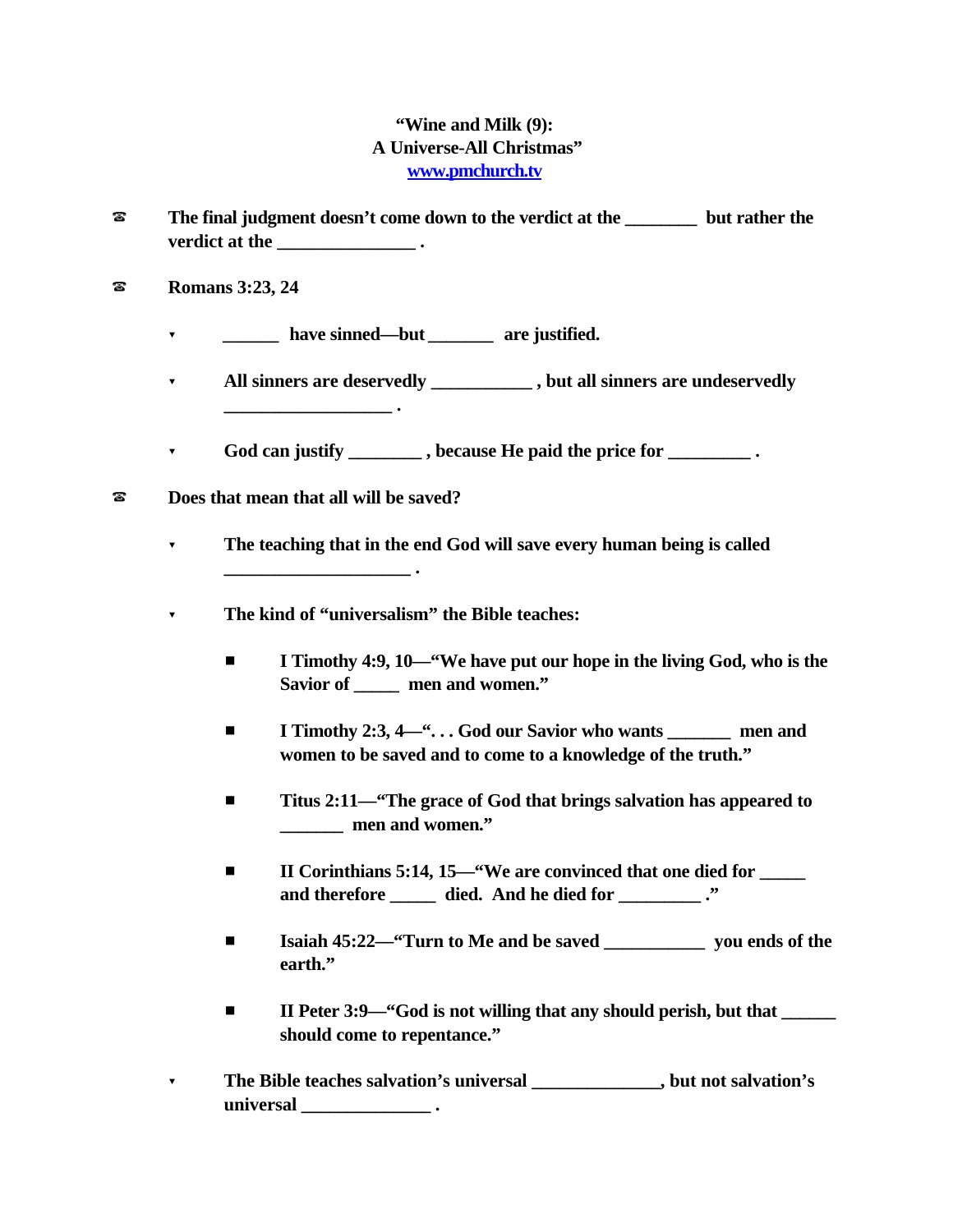- ? **God \_\_\_\_\_\_\_\_\_\_\_\_ all, but not all \_\_\_\_\_\_\_\_\_\_\_ Him.**
- ? **Romans teaches two justifications:**
	- **Romans 3:24 universal** *justification by* **\_\_\_\_\_\_\_\_\_\_\_\_.**
	- **Romans 3:26** <u>personal</u> *justification by* \_\_\_\_\_\_\_\_\_\_\_\_\_.
	- **I I** Timothy 4:10 NLT: "We work hard and suffer much in order that **people will believe the truth, for our hope is in the living God, who is the Savior of all people [universal \_\_\_\_\_\_\_\_\_\_ ], and particularly of those who believe [personal \_\_\_\_\_\_\_\_\_\_\_ ]."**
	- $\blacksquare$  **Justification by grace: the provision for all who are \_\_\_\_\_\_.**
	- $\blacksquare$  **Justification by faith: the promise for all who**  $\blacksquare$  **(and are born again).**
- ? **So what's that have to do with the judgment of Scott Peterson and you and me?**
	- ? **Romans 3:24—the sins of the guilty human race were freely \_\_\_\_\_\_\_\_\_\_\_\_ at the cross.**
		- **Isaiah 53:6**
		- **F I** Peter 2:24
		- $\blacksquare$  **I** John 2:2
	- ? **Q: Is Calvary future, present or past? A: Past.**
	- ? **God's judgment upon our sins is in the \_\_\_\_\_\_\_\_\_ , not the \_\_\_\_\_\_\_\_\_\_\_ .**
	- ? **Good news for those who emphasize the pre-advent judgment:**
		- # **F. F. Bruce: "Paul's hope, before he became a Christian, was that by dint of perseverance in observing the law of God, he might at length be pronounced righteous by God when he stood before His judgement-seat." (***Romans* **102)**
		- "[But] even if I do the best I can (and the trouble is, I do not always do that), how **can I be certain that my best comes within measurable distance of God's requirement? I may hope, but I never can be sure." (***Romans* **103)**
		- In the truth of Jesus and the cross, Paul came to realize that *the verdict that* matters in life doesn't come at the \_\_\_\_\_\_ but rather at the \_\_\_\_\_\_\_\_\_\_\_\_\_\_\_\_\_\_.